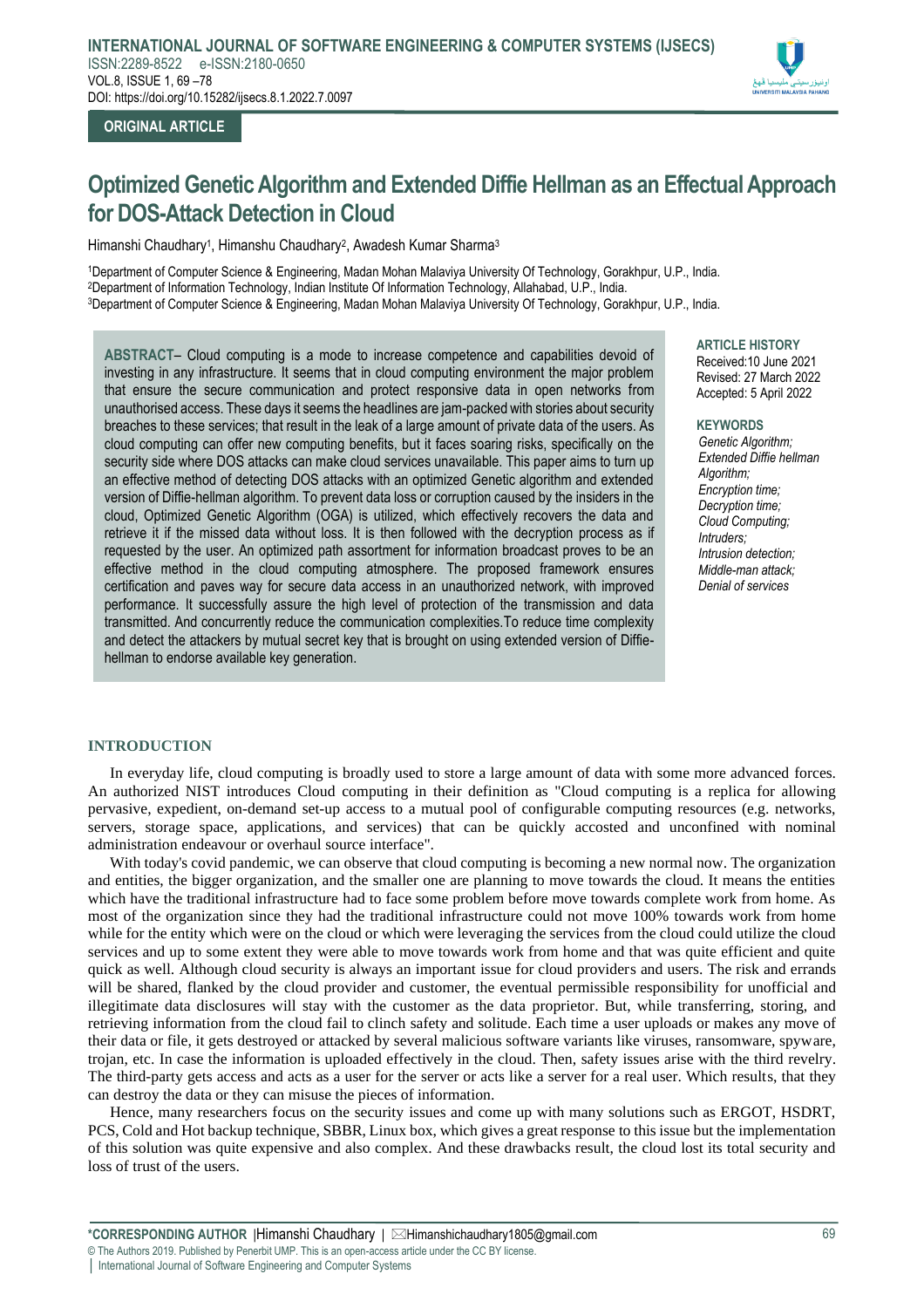Hence, the problem associated with the Denial of services (DOS) attack isthat once the intruders enter the transmission network, it will harm the stream of packets that will dislocate the entire diffusion. This is because of the less optimized path that attacks happen like denial of services. The main crucial point will be on intruders that identified the areas where network interruption was caused. If the networks are not optimized, verdict such kinds of attacks would have been complicated i.e., with hefty communication time with the longer trail, inferior communication haste. Thus, to tackle the above scenarios, this commentary seeks to recommend a framework for an unoptimized network with a Genetic algorithm and Diffie Hellman algorithm to make certain safety and solitude for the data stored in the cloud by fixing maximum cloud security threats with reducing computational overhead.

### **RELATED WORK**

The topmost threat in the cloud is the security measures, according to a survey that is being conducted by the IDC survey about Cloud computing challenges. Many existing issues are not introduced yet. Moreover, disturbing the service of Cloud computing still new challenges persist to materialize. These challenges become the well-known Cloud computing paradigm. Hence, this related work has been carried out in chronological order to review the existing work on the challenges faced by the cloud provision contributor and the user.

**Kangchan Lee,** [6] introduces some of the technical components of the CC in layered approach and conditions of CC safety measures topic based on scrutiny of cloud safety measures intimidation. In which he made aware of some threats of cloud service users together with providers. As when service is served on the cloud then cloud service contributors also need to maintain their network from unauthorized access.

**Te-Shun Chou**, [4] approaches by introducing the cloud service models like SaaS, PaaS, and IaaS with naming their providers along with the models. It gives a scientific process for the arrangement of the discussion. It introduces the abusive use of CC resources in which it discusses the DOS attack. Data breaches and online cyber theft are also introduced by the author as one of the most important issues. He makes a small discussion on the safety measures, attacks also like Malware inoculation attack and covering attacks. In the end it comes up with the solution measures like safety measures policy enhancement, admission management, and data defense and safety measures techniques functioning.

**Mohd Nazri Ismail et al.,** [7] discuss their study on the CC architecture along with the challenges that affect the CC users and providers too. A small discussion of related work along with the detecting method was also there. They proposed a framework that depends on the covariance matrix mathematical modeling with three stages and it is further discussed with the detection and prevention stages.

**Ather Sharif et al.,** [8] discuss the current security measures along with their solution to attacks relating to big data, Hadoop, and the cloud services. They identified some major attacks of the cloud which has been studied with the cloud safety measures coalition as the nine notorious CC. They give a tabular representation of the threats along with their relevance. Introduce Verizon's cloud infrastructure with a layered approach. A brief discussion is made by them on big data and also a sticky policy. Hadoop's introduction is given in their study.

**Deyan Chen and Hong Zhao,** [9] briefly discussed on the solitude and information safety issues in the cloud. They additionally divide the whole discussion into two phases. In phase II they discuss the security-related issues in brief along with the cloud security architecture. In phase III they discuss the safety method and solitude protection issues in CC across all stages of the information life phase. In section IV they discussed the solution to the privacy and security issues in the cloud.

**Md Tanzim Khorshed et al.,** [10] is a special-issued paper in which they discuss the classification of DOS attacks in the cloud. In their first section, they describe the main aspects of the CC. After that section they discuss the gaps that hinder in slowing down the cloud adoption by the users, as users are still unaware of CC services. As they feel insecure about their data to use the services of the cloud due to the threats that are introducing day by day. In the next section, they narrate the challenges of hazard remediation. By this, they proposed a model to recognize the DOS attacks in CC by using the ML technique that is rule-based supervised learning. They have done the further implementation to execute the proposed work by using a statistical ranking approach and found that C4.5 and PART technique both are efficient to get the solution for the task of DOS attack.

**Tanya Singh et al.,** [12] discusssion on cloud challenges and attacks that occur in the CC environment. They discuss the CC introduction along with the attacks that occur in the cloud services. They give a brief discussion on the comparison of the different algorithms with the genetic algorithm. A tabular discussion on the comparison between Aho-corasick algorithms, split ac algorithm, Rabin-Karp algorithm, and genetic algorithm. They prefer a genetic algorithm for their study because the conservative methods give the best result just by functioning only one solution, but in a genetic algorithm it takes several populations to get an optimal solution. They give a proposed methodology by enhancing the properties of the genetic algorithm. They took Microsoft Visual Studio<sup>TM</sup> application for their implementation on 10 nodes to discover the most excellent optimized conduit for the information transmission that make transmission secure, fast and intruder can easily detect in the transmission.

**Umar Hameed et al.,** [13] is a brief study on the interruption discovery and avoidance in CC using Genetic algorithm. They give a discussion on the CC introduction and genetic algorithm introduction. They give a proposed model by giving a framework of intrusion detection system by representing the working of the genetic algorithm unit. Their proposed model focuses on voice data legitimacy with the use of genetic algorithm features.

**Shivani Atish Gaonkar and H. Manjunath Pai,** [14] is a brief discussion on the Diffie-Hellman algorithm and give a comparative study of the Diffie-Hellman algorithm and the extended version of the Diffie-Hellman algorithm for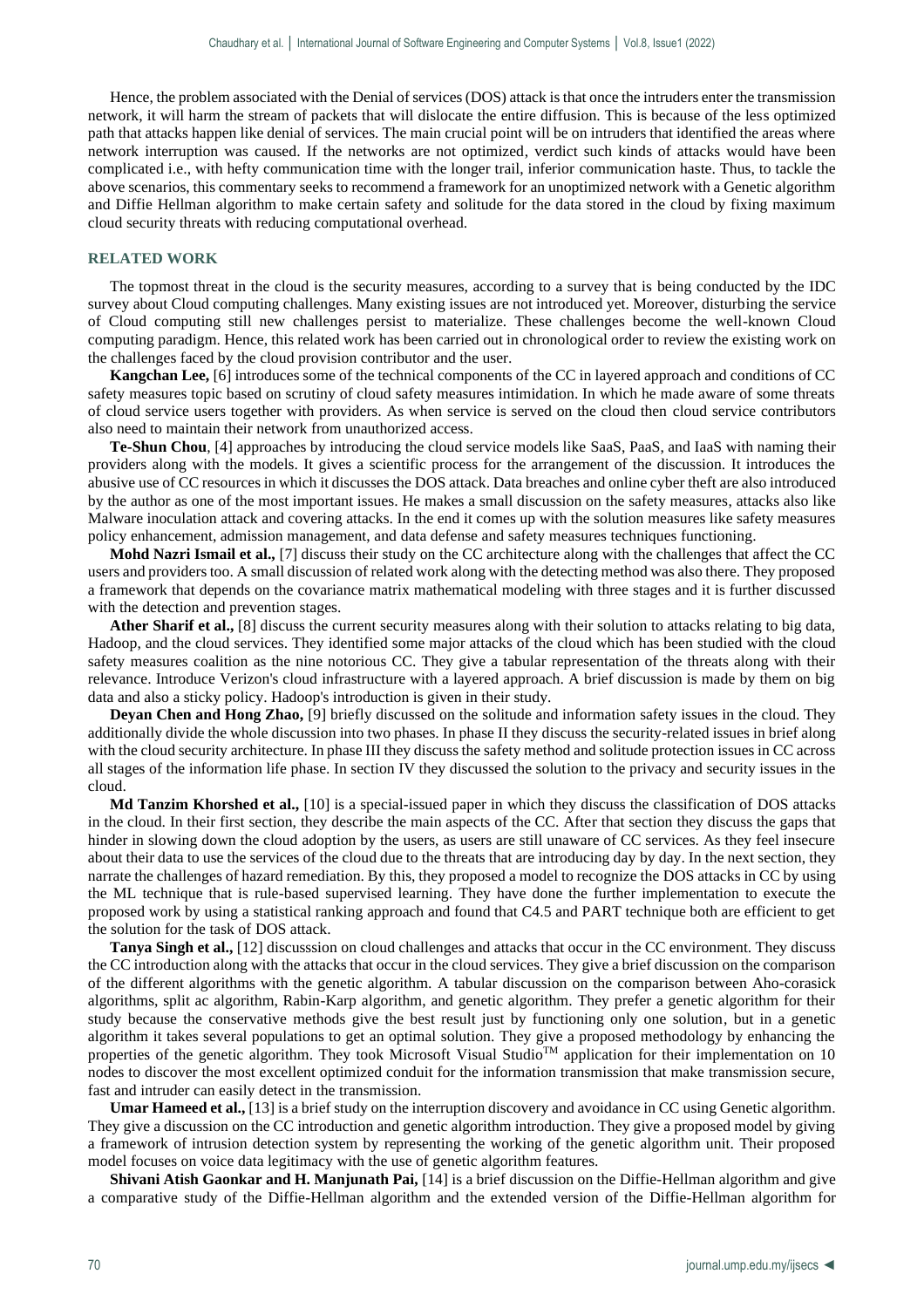manifold participants. They give a software implementation on both the studies with MATLAB, and a hardware implementation by using the DSP TMS320C6713 kit processor. Their study comes up with the result that the extended Diffie-Hellman algorithm gives fewer steps and exponentiation for the key exchange than the Diffie-Hellman algorithm.

**S. Subashini and V. Kavitha,** [15] it is a brief survey in which the author discussed the complexity of security in the CC environment. They discuss the issues which occur in the service model of the cloud that is related to the safety measures. A brief discussion on the SaaS, PaaS, and IaaS security-related issues. Along with the security issue, they give the current solution for the issues of the cloud safety measures.

# **PROPOSED FRAMEWORK**

#### **Hybridization of Genetic algorithm and extended version of Diffie-hellman algorithm**

Based on our literature survey, we find that there are still some issues related to cloud security attacks. As the demand for the cloud increases day by day as it becomes exposed to various attacks. People are still unaware of using cloud computing due to the gaps that hinder to use of the cloud. The gaps indicate the attack issues and threats that make users think twice before using the cloud service.

An explore-based optimization algorithm is a genetic algorithm. Natural selection and genetics are the two aspects on which genetic algorithms are based. The best explanation on the dilemma of crossway approach, by absolute changes to produce new one and selecting the best individual is termed optimized Genetic algorithm as heuristic search method. Some work is ended by J.H. Holland for the optimized Genetic algorithm. They endow with a latest facet and strive to pull towards you the awareness of numerous scholars, engineers, and scientists.

This move towards based on Darwin's continued existence of the fittest and bio-inspired operators such as combination crossover and mutation are being processed in it. From that population children get produce, and every child produced, gets assigned a fitness number. From that fitness number of the children best parent are being chosen. It is recurrently used to find the best or near-best solutions to hard exertion.



 $m<sup>bca</sup> = m<sup>abc</sup> = Private key or secret key$ 

 **Figure 1**.Three parties extended Diffie Hellman key exchange

As in Diffie Hellman the communication is created between sender and receiver only, but extended version of Diffie Hellman allow a number of users to communicate with each other. One private key is used in encryption time by the sender and other one in decryption time by the receiver. For communication with multiple users in the extended version of the Diffie Hellman algorithm , every participant gets an identity key which is the private key to create a secret key between them so that the server can send the data to those users who have that secret key. As it result in key swapping between the users and it is approved in such manner that in last stage every user should get secret key by adding their identity key. In extended version of Diffie Hellman algorithm, numberof steps and exponentiation is reduced from N^2 to 3N-2 and N to  $log 2(N)+1$  as compared to traditional one.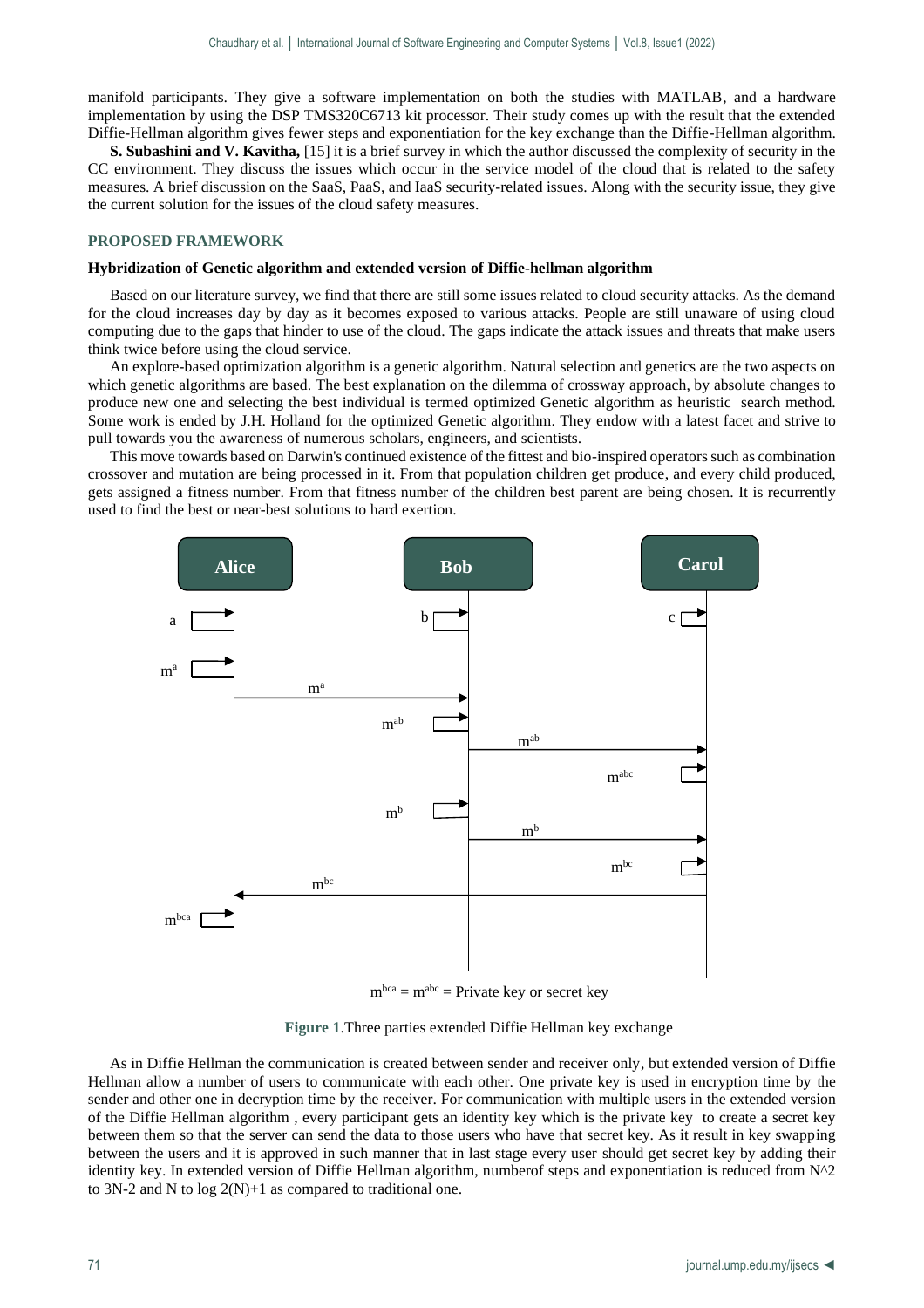In DOS (Denial of service) attack, the outsider or unauthorized person aims to render a computer or other available device to its intended users, so that it can interrupt the device function. It is a type of attack in which it tries to make the network busy by requesting continuance, so that authorized users can not be able to process. It oversaturates the capacity of the targeted machine or network to make the whole function unavailable. The proposed work aims to design a technique in which maximum intruder can be detected even for the long transmission also whenever an intruder gets detected.



**Figure 2.** Flow diagram of the proposed framework [21].

The main crucial point will be intruders that identified the areas where network interruption was caused. If the networks are not optimized, verdict such kind of intrusion would have been complicated i.e. with hefty communication time with the longer trail, inferior communication haste. Hence, as compared to our optimized network, any disturbance in the set-up would not be tinted as rapidly and obviously.

Based on Figure 2, the algorithm a secure path can be obtained in the unoptimized network by the hybridization of the optimized Genetic algorithm and extended version of Diffie Hellman algorithm techniques. It detects the intruders during transmission and repeat the process again and if intruders is not detected, then transmission get continue as constant and safe transmission.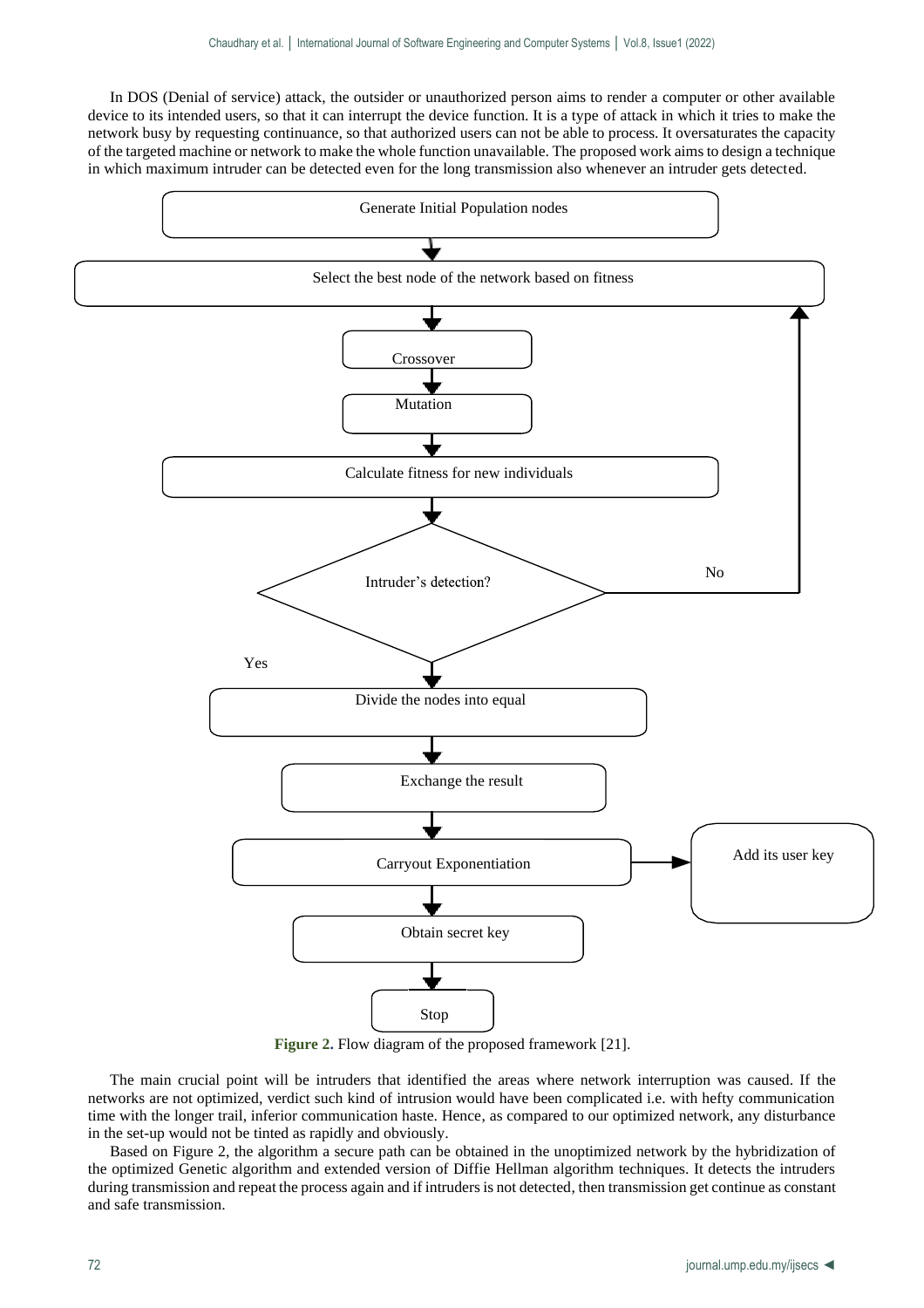Explanation of flow diagram given below

- At begin, the number of populations is considered to go through the selection procedure so that an optimized path can be obtain among them.
- Then that optimized paths go through the crossover method so that more optimized one can be obtained.
- After the crossover procedure between the optimized paths, it will result with the optimized one and mutation is performed on the optimized one by some changes made in the individual to make the path unique.
- After getting the unique one, to check whether the individual is up to our expectations or not, the fitness function is used in further process.
- During the fitness function check of the individuals, if any intruders or any disturbance is been detected in the transmission. It will restart the process and if any disturbance will not occur, it will divide the number of users separately in two divisions and each user get a private key/ user key as an identity.
- Each user exchange their private key with each other to generate a secret key from beginning to get the unique result. Those users get that secret key the server will transmit the data only to that user even in unoptimized network. It will be a secure transmission within insecure network.

Our projected methodology consists of two phases that are as follows.

Phase I: Detect the intruders, if no intruder gets detected, it keep on selecting the best for the transmission.

Phase II: Applying the divide and conquer method to detect the intruders and generate a secret key for all the nodes of the path to get secure transmission.

# **Algorithm (Phase I)**

```
{
Begin 
Initialize the generate population
For Choose best node path
       Apply Fitness Function
\{Begin 
                     Exchange of different node path
                     Get a change in value
                    Fitness value = 1If intruders detected
                 Go to Phase II
Else 
                 Choose the best node path
 }
End
  End
}
```
# **Algorithm (Phase II)**

```
{
   Begin 
  For Best Node Path
             Apply Divide & Conquer Method 
      Then Exchange the result
\left\{\begin{array}{ccc} \end{array}\right\} If User add the user's key 
      Then
                  Carry the exponentiation
                   Obtain the secret key
 }
        End
    End
}
```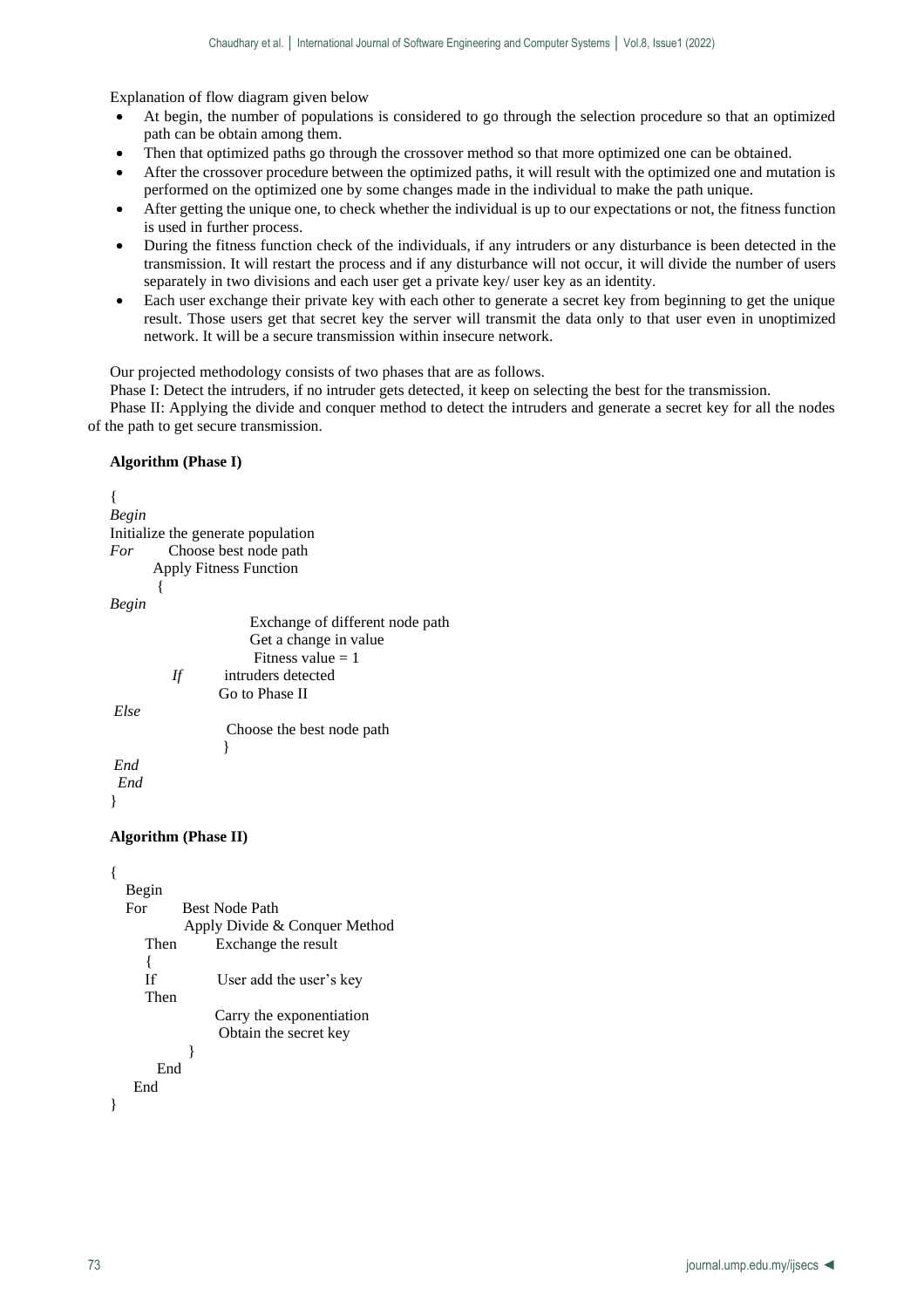

**Figure 3**. Our overall proposed framework

A verification configuration of cloud computing architecture is predictable by depending on the uniqueness of the verification. However, not more than some of the verification protocols in cloud computing have been predictable, but some of the protocols are predicted as the issue arises that an eavesdropper watches the data or information that is being transmitted or make the connection disabled for the users to access. They make the service failure so that transmission of the data can not become possible. In this paper, each and every structure is developed in such a way to highlight the above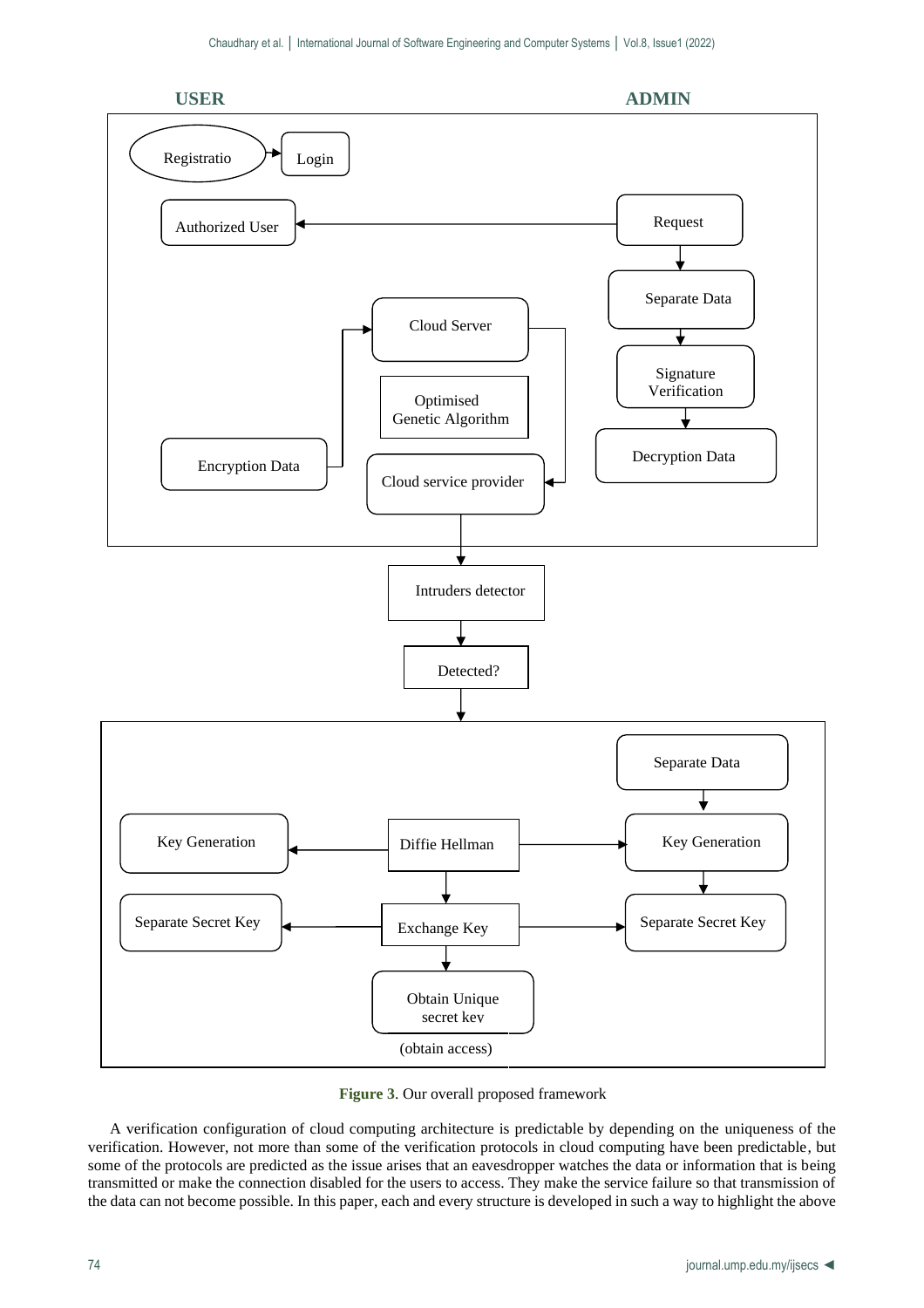mentioned issue with some previous methodology and knowledge. It successfully assures the highest level of protection of the transmission and data transmitted. And concurrently reduce the communication complexities.

# **FINDINGS AND ANALYSIS**

Cloud Computing has turned into a helpful computing technology for a huge quantity of data analysis and data storage. But, it is identified that there is a risk information broadcast and the number of intrusion is well known. Hackers include an assortment of methods to increase access in an unconstitutional mode. This study tries to come up with the brief explanation and solution to DOS (Denial of Services) attack within cloud computing. Denial of service attack makes the server too busy for the authenticated users or, they triy to make the network failure. Authenticated users become unable to send or receive any data from the server as the network is occupied by the intruders. This paper come out with the challenge to identify the DOS threat from the network so that it can not able to make the network busy by the collaboration of optimized Genetic algorithm and extended version of the Diffie Hellman algorithm.

With this projected method, the hybrid technique of the two algorithms gives a way to make a safe and secure communication for the user even in the busy network. The hybridization of optimized Genetic algorithm and Diffie Hellman algorithm is able to give a great framework to identify the intruders before establishing the transmission within the network and allow authenticated user to transfer the data in a safe and secure manner.

This framework selects the best optimized path for data transfer without any interruption in the transmission to locate the intruder before it do any harm to the transmission.

To analyze the effectiveness of our projected model, the following factor is evaluated.

# **Encryption time**

In an Encryption algorithm exchange of the plaintext into the ciphertext results within an exacting duration which is believed to be an Encryption point. The estimated framework with an optimized DHA (Diffie Hellman Algorithm) technique is associated with the Encryption measures that Encrypted the Encryption duration of the data.

$$
ENCRYPITION TIME = \frac{e_T}{R_T}
$$

Where Encryption time is at the,  $e_T$  the computational time of Encryption by  $R_T$  the reply time of Encryption. This duration is the differentiation between the submission of the demand until reply that starts to receive.

| FILE NO. | FILE SIZE (KB) | <b>ENCRYPTION</b><br><b>TIME (MS)</b> |
|----------|----------------|---------------------------------------|
| F1       | 18             | 294                                   |
| F2       | 24             | 301                                   |
| F3       |                | 315                                   |
| F4       | 49             | 325                                   |
| F5       | 56             | 342                                   |

 **Table 1.** Encryption Time for the proposed framework



In table 1, it is identified that encrypting time for a framework proposed for different files F1, F2, F3, F4, and F5 with file size 294, 301, 315, 325, and 342.

In figure 3, shows that various files are used in encryption time in the projected method. It is accessed based on the division of the  $e_T$  and  $R_T$ . Encryption ciphertext policy quality, access the encrypted text. As file dimension increases, it also increases the encryption time.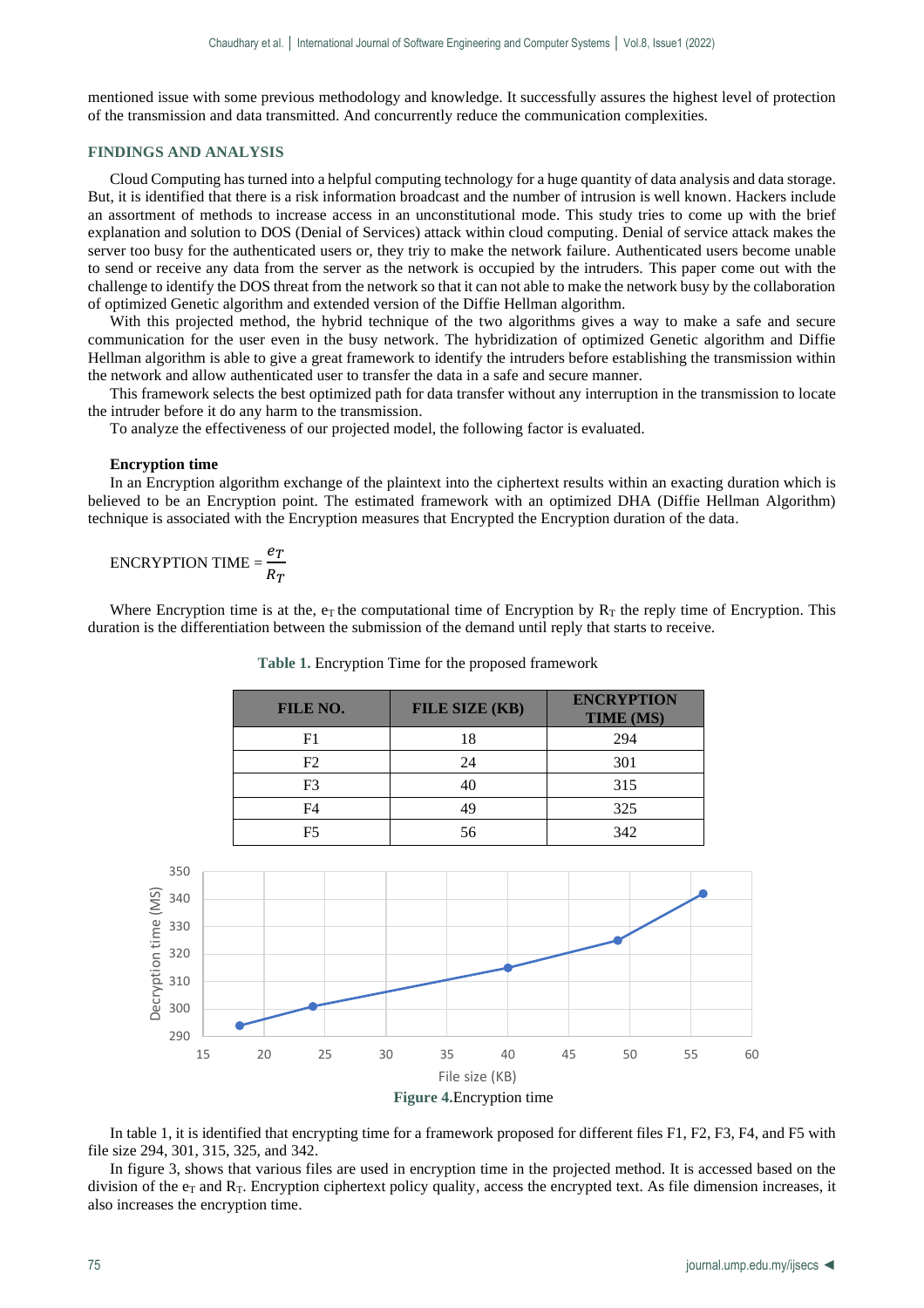# **Decryption time**

In the Decryption algorithm exchange of the ciphertext into the plain text results inside a exacting period which is said to be Decryption time. The Decryption duration of the data after decrypting it by the predictable framework relates to the Decryption measures.

$$
DECRYPTION TIME = \frac{d_T}{S_T}
$$

Where decryption time is the,  $d_T$  the computational time of decryption by  $S_T$  the reply time of Decryption. This duration is the variation between the submission of the request until response that starts to receive.

**Table 2.** Decryption time for the proposed framework

| FILE NO.       | FILE SIZE (KB) | <b>ENCRYPTION</b><br><b>TIME (MS)</b> |
|----------------|----------------|---------------------------------------|
| F1             |                | 256                                   |
| F <sub>2</sub> | 24             | 295                                   |
| F <sub>3</sub> |                | 310                                   |
| F4             |                | 321                                   |
| F5             |                | 335                                   |





**Figure 5**. Decryption Time

In figure 3, shows that various files are used in decryption time in the proposed technique. It is accessed depends on the division of the  $d<sub>T</sub>$  and  $S<sub>T</sub>$ . Decryption ciphertext policy quality, access the decrypted text. As file size increases the decryption time also increases.

Due to probable data exploitation by interior outbreaks i.e., insider attacker adds in clambered data into the encrypted data or even to the encrypted index, the search result can be a fault result. So there is a need for a security mechanism to verify and retrieve the desirable file. The Optimized Genetic Algorithm (OGA) is an advanced file hold-up concept that uses an operative ultra-widely distributed data transmission mechanism and high-speed encryption technology. The backup sequence and Recovery sequence are used in the proposed system. In the Backup sequence, it accepts the data to be backed-up and in Recovery Sequence, when some mischance happens the Cloud Server (constituents of the Optimized Genetic Algorithm) begins the recovery arrangement. Though there are some restrictions such as security issues. To secure these issues, the OGA method performed in figure 6.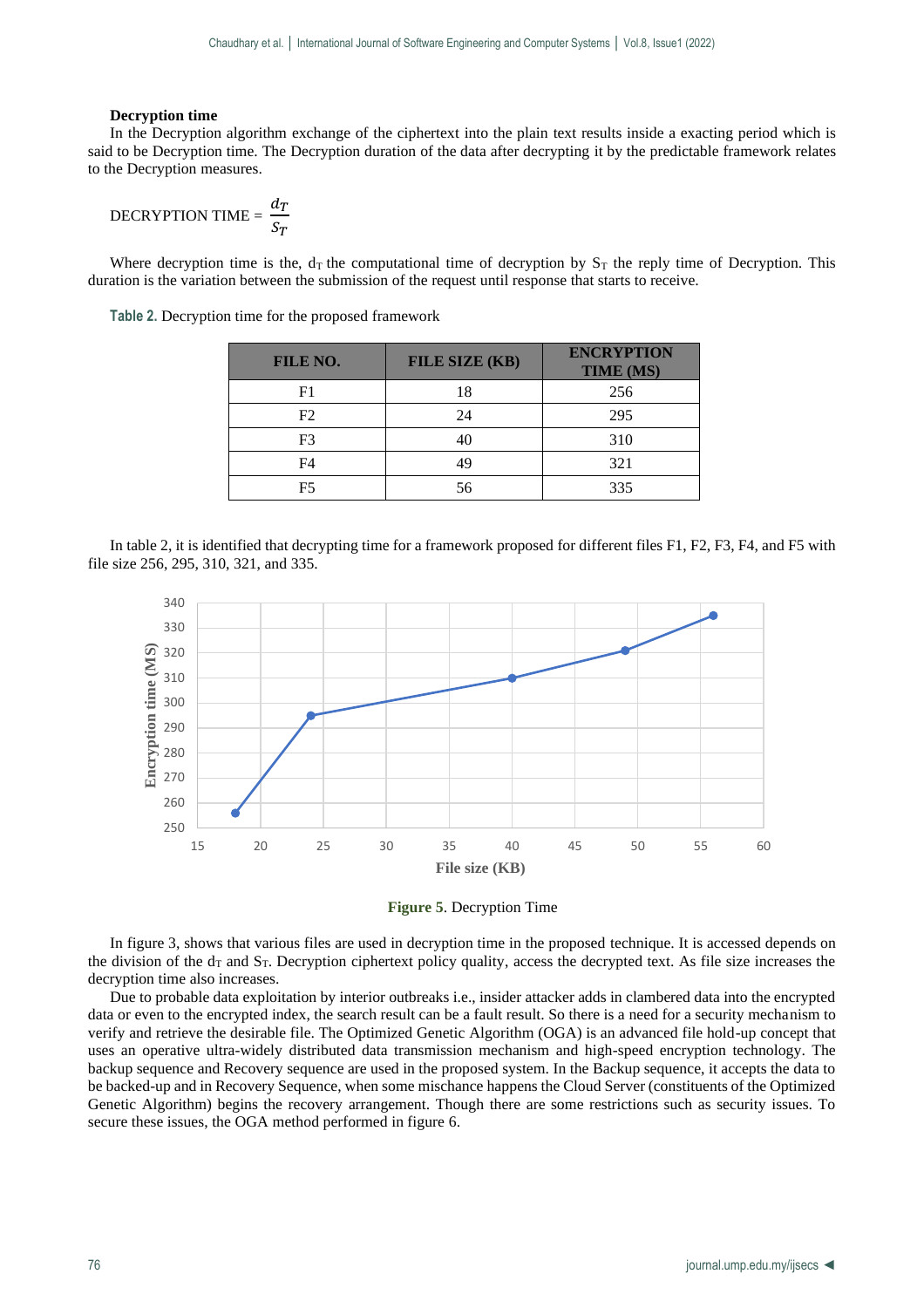

**Figure 6.**Securing data with oga(optimized genetic algorithm)

## **DISCUSSION**

Cloud Computing as a term, refers to hosting and delivery method of data, information or resources. It has become a useful computing technology for large amount of data analysis and data storage. But, it is noticed that there is a risk in data transmission and number of threats has identified. Hackers encompass a variety of techniques to gain in access an unauthorized manner. In this study, it tries to recognize the denial of services (DOS) threat inside Cloud Computing. Denial of Service (DOS) makes the server too busy and attempt to prevent the users from access to the network for data information.

It sends excessive messages to the server and did not allow a server to close the connection by sending messages, this make the user unable to access the server. This paper make an attempt to give solution to identify this threat by the hybrid techniques of Genetic algorithm and extension of the Diffie Hellman algorithm.

In this proposed method, the hybridization of the Genetic Algorithm and extension of theDiffie-Hellman Algorithm is worn to come across with the optimized way for information communication within insecure network. Without getting interrupted by any intruders it may give an optimized path without data damaged or without getting a server busy transmission may continuous and secure.

The genetic algorithm with extended forms of Diffie Hellman algorithm tries to give the optimized path by selecting the best path for data transmission without any interruption. This may result as finding the best optimized path is the best way to find the intruders.

# **CONCLUSION**

As cloud computing faces elevated risks and most of them give more awareness to one side either detecting or track backs or prevention as they can offer new computing benefits, but specifically in the security phase where DOS (Denialof-service) attack can make cloud services unavailable, and several methods have suggested. All the aspects of the problems are focused on by our new framework.

It tries to wrap up that the utilize of optimized genetic algorithm and extended version of the Diffie Hellman algorithm gives a nearly all optimized path for information transmitted in the timid network by identifying intruders earlier than it intrupted in the tranferring of the data packets. This algorithm results with not permitting the intruders to make the server or network busy.

Using an extension of DHA (Diffie Hellman algorithm) as fewer numeral of exponentiation is present with a fewer number of steps are that is involved rather than a Diffie Hellman algorithm. Thus, in our projected work the security threats are extremely under arrest, which ensures a protected data storage and transmission with condensed computation time and cost.

#### **ACKNOWLEDGEMENT**

We thank all sponsors in the footnote on the first page for funding this ongoing research project. And thanks to all volunteers for their involvement in this research project, especially to Dr. Awadesh Kumar Sharma, Professor of the Department of Computer Science, Former H.O.D. at Madan Mohan Malaviya University of Technology (MMMUT, Gorakhpur, India) for his continued support, guidance and the knowledge conveyed.